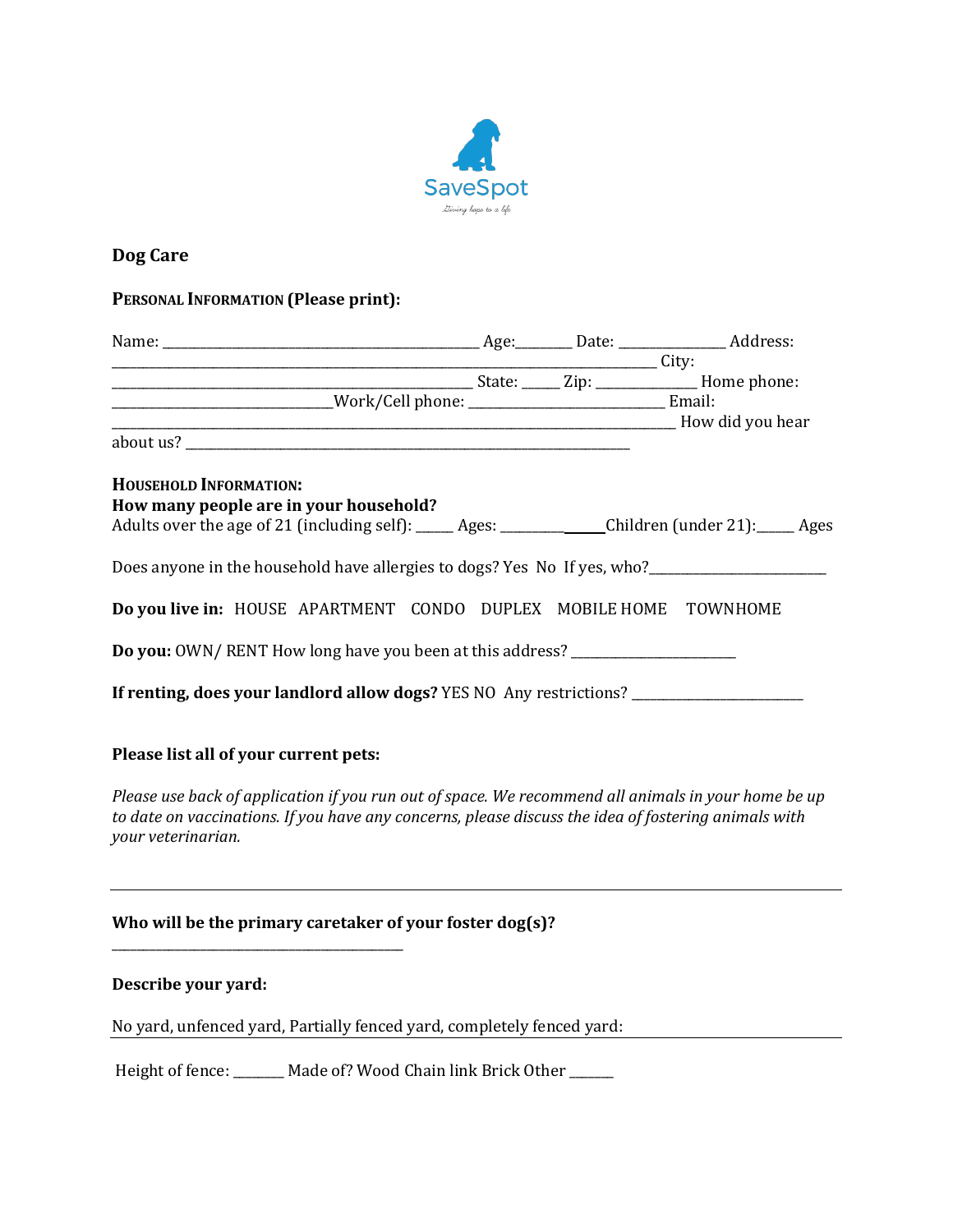#### *SSF* foster dogs and puppies must be supervised at all times when outdoors.

If you don't have a fenced in yard, do you agree to keep your foster dog on leash at all times outside? Yes No

## **How would you describe your level of experience with dogs?** *check all that apply*

Never had a dog Had childhood pet dog Had one or more as an adult Have experience with powerful breeds Have experience working with on-going medical problems with a personal dog Have experience working at a boarding kennel/resort/pet sitting service etc., Have experience working with behavioral problems with a personal dog Have experience working in a veterinary hospital Am a professional dog trainer Have previous foster/rescue experience, if yes, please describe:

#### **Do you have experience with**: small dogs, medium dogs, large dogs

\_\_\_\_\_\_\_\_\_\_\_\_\_\_\_\_\_\_\_\_\_\_\_\_\_\_\_\_\_\_\_\_\_\_\_\_\_\_\_\_\_\_\_\_\_\_\_\_\_\_\_\_\_\_\_\_\_\_\_\_\_\_\_ 

## **What types of dog are you interested in fostering?** *Check all that apply*

Adult dog Mother with nursing puppies

Sick dog/puppy Dog/puppy with behavioral issues Pit Bull/Bully breeds

#### How many hours during the AVERAGE day will this dog spend alone?

| Where will this dog be when someone is home? |                                       |
|----------------------------------------------|---------------------------------------|
| Where will this dog be when alone?           | . Where will this dog sleep at night? |
| What situations do you feel unprepared for?  |                                       |

Excessive barking Digging Shy, fearful, or undersocialized dog Not good with small animals/cats Providing on-going training

#### Do you have a preference on:

Size? Age?

If yes, please list size preference: \_\_\_\_\_\_\_\_\_\_\_\_\_\_\_\_\_\_\_\_\_\_\_\_\_\_\_\_\_\_\_\_\_\_\_\_\_\_\_ If yes, please list age preference: \_\_\_\_\_\_\_\_\_\_\_\_\_\_\_\_\_\_\_\_\_\_\_\_\_\_\_\_\_\_\_\_\_\_\_\_\_\_\_\_ 

**\_\_\_\_\_\_\_\_\_\_\_\_\_\_\_\_\_\_\_\_\_\_\_\_\_\_\_\_\_\_\_\_\_\_\_\_\_\_\_\_\_\_\_\_\_\_\_\_\_\_\_\_\_\_\_\_\_\_\_\_\_\_\_\_\_\_\_\_\_\_\_\_\_\_\_\_\_\_\_\_\_\_\_\_\_\_\_\_\_\_\_\_\_\_\_\_ \_\_\_\_\_\_\_\_\_\_\_\_\_\_\_\_\_\_\_\_\_\_\_\_\_\_\_\_\_\_\_\_\_\_\_\_\_\_\_\_\_\_\_\_\_\_\_\_\_\_\_\_\_\_\_\_\_\_\_\_\_\_\_\_\_\_\_\_\_\_\_\_\_\_\_\_\_\_\_\_\_\_\_\_\_\_\_\_\_\_\_\_\_\_\_\_** 

Please tell us anything else you would like us to know to help match you up with the right foster  $\alpha$ nimal:  $\alpha$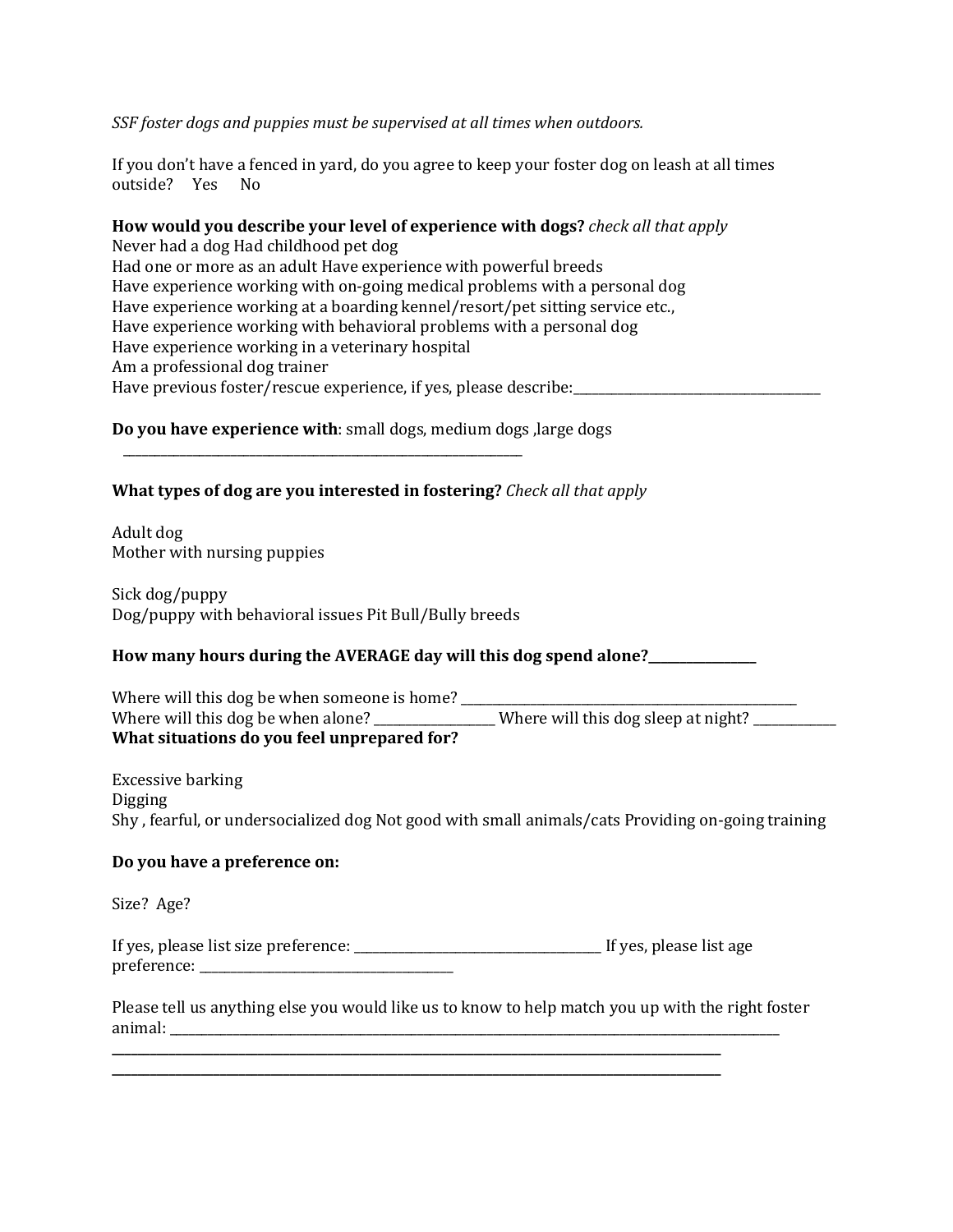Staff Notes:  $\Box$ 

**Please read the following carefully:** 

Save Spot Foundation (SSF)determines the criteria for fostering, decides which animals are eligible for foster care, and appoints foster caregivers from a pre-approved list of trained providers. SSF will require you to fill out a foster application, a Save Spot Foundation Agreement, as well as follow any training or need for foster dog. SSF dog care staff may always refuse any specific request for any reason. SSF staff will inform you of any medical treatments to be administered, the anticipated length of the foster-care period, the objectives of each particular placement (restoring to health, rearing to adoptable age, socialization, transport, etc.), and any other restrictions or expectations we may have.

\_\_\_\_\_\_\_\_\_\_\_\_\_\_\_\_\_\_\_\_\_\_\_\_\_\_\_\_\_\_\_\_\_\_\_\_\_\_\_\_\_\_\_\_\_\_\_\_\_\_\_\_\_\_\_\_\_\_\_\_\_\_\_\_\_\_\_\_\_\_\_\_\_\_\_\_\_\_\_\_\_\_\_\_\_\_\_\_\_\_\_\_\_\_\_\_\_\_ 

\_\_\_\_\_\_\_\_\_\_\_\_\_\_\_\_\_\_\_\_\_\_\_\_\_\_\_\_\_\_\_\_\_\_\_\_\_\_\_\_\_\_\_\_\_\_\_\_\_\_\_\_\_\_\_\_\_\_\_\_\_\_\_\_\_\_\_\_\_\_\_\_\_\_\_\_\_\_\_\_\_\_\_\_\_\_\_\_\_\_\_\_\_\_\_\_\_\_ 

You will be expected to keep the animal safe and secure, return it to SSF partner shelter, Lockhart Animal Shelter when requested to do so, and not promise the animal to anyone, or imply that you have the authority to approve a potential adoption, but your opinion is valued and considered. Fosters dogs must be inside the home and given appropriate amount of time outside for potty breaks and play time. SSF retains ownership of all animals placed in your care and will make all decisions regarding the adoption & placement of the animals fostered.

Unless otherwise arranged, the foster staff will be provided all food, bedding, and toys for the animal while it is in their care at home. The foster staff is responsible for transporting the animals to and from veterinary appointments, surgery, behavior evaluations, vaccinations, etc., The foster staff is also responsible for transporting the animal to and from the shelter we have partnered. On a daily basis you will be responsible for fill out a brief daily report about your foster animal's behavior and personality.

I have read and understand the statements above. I certify that all the information contained in this application is true and correct. I understand that although SSF takes reasonable care to screen animals for foster care placement with hired foster staff, it makes no guarantees relating to the animals' health, behavior or actions. I understand that I receive foster care animals at my own risk and can decline to accept any animal for which SSF has asked me to provide care. I acknowledge that SSF is not responsible for any property damage or personal injury suffered by me, members of my household, including my own animals, or any third parties during a foster placement, and I assume liability to provide adequate controls to prevent such damage or injury. I understand that after accepting a dog into foster care, I need to give SSF a minimum of 1 week to find a replacement for its care.

\_\_\_\_\_\_\_\_\_\_\_\_\_\_\_\_\_\_\_\_\_\_\_\_\_\_\_\_\_\_\_\_\_\_\_\_\_\_\_\_\_ Signature 

**Email application back to:** contact@savespot.org

\_\_\_\_\_\_\_\_\_\_\_\_\_\_\_\_\_\_\_\_\_\_\_ Date 

\_\_\_\_\_\_\_\_\_\_\_\_\_\_\_\_\_\_\_\_\_\_\_ Date